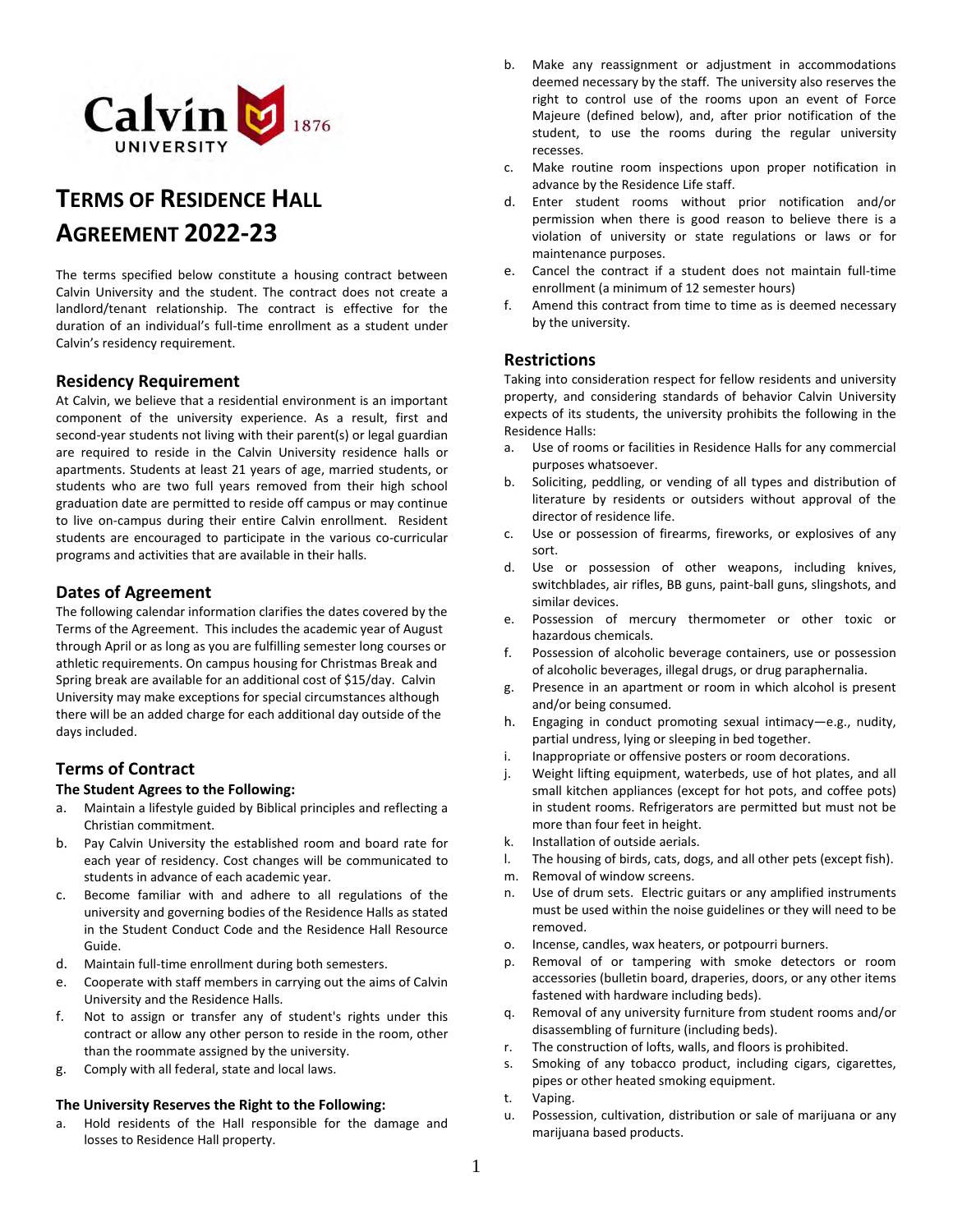v. Smoking, ingestion or other consumption of marijuana or any marijuana based products.

This list is not exhaustive; items not included here but listed in the Residence Hall Resource Guide also constitute terms of this contract. In addition, the university staff reserves the right to regulate any activity or property used in Residence Halls that may threaten the health, safety, or well-being of the residents or damage hall property. The university also reserves the right to regulate the outward appearance of residence halls. Further expectations of resident students are described in detail in the Residence Hall Living booklet, distributed to all residents. The university reserves the right to add restrictions and/or amend these restrictions at any time, in its sole discretion. The university may charge the student a fee of \$100 for each violation of any of the foregoing restrictions, in addition to published fines in the Resource Guide.

## **Room Accommodations**

Room furnishings include beds, desks, chairs, dresser, and wastebaskets. These furnishings are not to be removed from the student's room. The student must provide his or her own sheets (extra-long twin), blankets, bedspreads, towels, washcloths, and pillows. Students may not bring additional materials into the room to loft beds. For safety, we recommend that for high bunks the beds be rotated so that the protective side arms of the frames face outward rather than toward a wall.

#### **Board**

The dining halls serve meals throughout the day, seven days a week, beginning the first day of the semester and continuing through the final examination period of each semester. School Vacations (Thanksgiving, winter break, spring break, summer) are not included in any of the dining plan options unless announced otherwise. The University shall be entitled to adjust meal hours and service locations.

Food service will be provided through meal plan options, as agreed upon by the University. Residential meal plans are assigned based on years completed at the University. First-year students in traditional housing are required to have the Calvin Core meal plan which provides 19 meals per week. First-year students can increase their plan to the Unlimited Meal Plan providing unlimited access to both dining halls. Returning students may choose between any of the Residential Meal Plans including the Unlimited, Core, Gold, & Maroon.

Students requesting a meal plan outside of the above parameters may submit an appeal within the first two weeks of the semester. Any appeals submitted after the first two weeks of the semester will be denied. Additional information may be required in order to process the student's request. Submitting an appeal is not an automatic change or release of meal plan obligations.

Requests to decrease a student's meal plan **within** the above parameters can only be made through the first two weeks of each semester. These requests will be processed within two business days of being submitted as long as the student provides all of the necessary information and the meal plan is allowed based on their housing assignment.

Meal plan changes increasing a student's meal plan can be made at any time prior to the end of the semester. Once a meal plan is upgraded the student may not change their meal plan again until the next semester.

Residential Meal Plans expire at the end of each semester. The remaining meals or Knight bucks associated with residential dining plans are not refunded at the end of the semester or rolled-over into the next semester.

Dining privileges are personal, non-transferable, and non-assignable. A \$35 fine will be charged to students involved in borrowing or lending a university ID for the purpose of accessing the dining halls. The university considers any tampering with a university ID to be a serious offense for which a student will receive a fine and be referred to the Director of Student Conduct.

# **Room and Board Fee**

The fee for room and board is payable electronically, by mail, or at the Financial Services Office at the beginning of each semester, or according to a schedule of monthly payments and due dates established by the university.

## **Breaking a Housing Contract**

Full-time students who remain at Calvin may not break a housing contract unless given permission by the Director of Housing or Residence Life. If permission is not granted, the student will be charged full room and board for the duration of the contract. If permission is granted, students will be charged a \$400 fee for breaking the contract. Permission will only be given for extenuating circumstances. The university may terminate this contract and take possession of the room at any time for the student's violation of any of the provisions herein; for the student's violation of university regulations; for health, safety or social reasons; upon the occurrence of a Force Majeure event; or for any other reason deemed sufficient by the university. The university will take possession of the room within 24 hours after the occupant's withdrawal from the university.

# **Room & Board Refund Rate**

Room refunds shall be granted according to the following schedule. For purposes of this schedule, the first calendar day shall be the day the resident checks in for each applicable semester.

- Calendar days 1-10: 85% refund
- Calendar days 11-24: 60% refund
- Calendar days 25-31: 30% refund
- Calendar days  $32 56$ : 15% refund
- Calendar days 57 or more: 0% (no refund)

# **Keys/Building Access Cards**

A resident is issued keys when moving into the residence hall. These keys are to be returned to the university when the resident moves out. A charge of \$25 per key is assessed for keys lost or not returned. For security purposes, a card access system for the Residence Halls is in place. This card will also be your ID/Meal card. The replacement costs for a lost ID is \$25.

## **Housing Damage and Cleaning Charges**

When a student leaves campus housing, for whatever reason, a final check-out will be done by Residence Life staff. Students are asked to thoroughly clean and restore their room/apartment to its original arrangement. Failure to properly check out or clean the room will result in cleaning charges and fines, up to \$250, charged to the occupant's miscellaneous account with Financial Services. Any damage to, or loss of, university property (excluding incidental wear and tear) will also be charged to a student's miscellaneous account, when the damage occurs or as part of the final check-out process each year. This includes, but is not limited to, damage caused by the